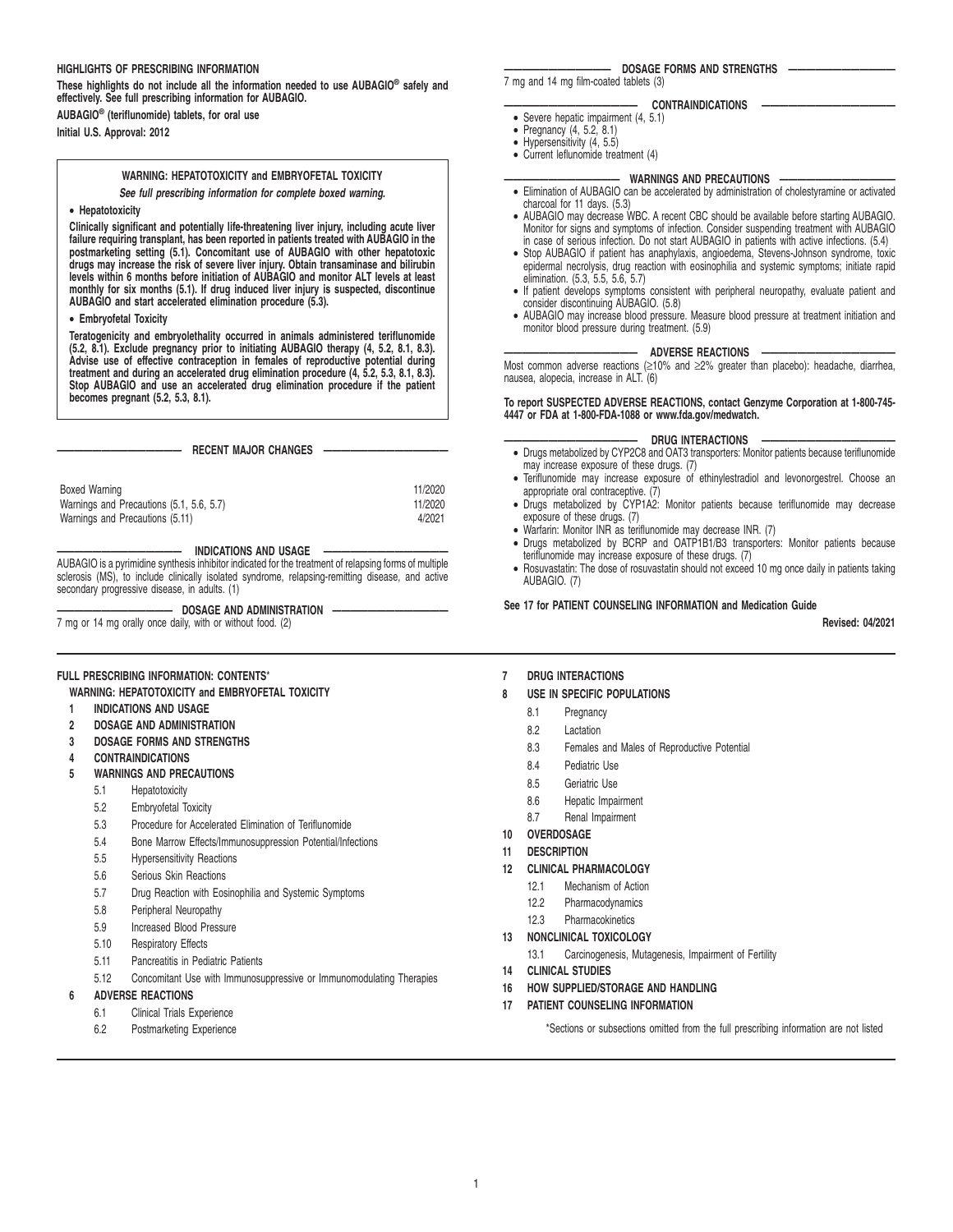### **WARNING: HEPATOTOXICITY and EMBRYOFETAL TOXICITY**

### • **Hepatotoxicity**

**Clinically significant and potentially life-threatening liver injury, including acute liver failure requiring transplant, has been reported in patients treated with AUBAGIO in the postmarketing setting [see Warnings and Precautions (5.1)]. Concomitant use of AUBAGIO with other hepatotoxic drugs may increase the risk of severe liver injury.**

**Obtain transaminase and bilirubin levels within 6 months before initiation of AUBAGIO therapy. Monitor ALT levels at least monthly for six months after starting AUBAGIO [see Warnings and Precautions (5.1)]. If drug induced liver injury is suspected, discontinue AUBAGIO and start an accelerated elimination procedure with cholestyramine or charcoal [see Warnings and Precautions (5.3)]. AUBAGIO is contraindicated in patients with severe hepatic impairment [see Contraindications (4)]. Patients with pre-existing liver disease may be at increased risk of developing elevated serum transaminases when taking AUBAGIO.**

### • **Embryofetal Toxicity**

**AUBAGIO is contraindicated for use in pregnant women and in females of reproductive potential who are not using effective contraception because of the potential for fetal harm.** Teratogenicity and embryolethality occurred in animals at plasma teriflunomide expo-<br>sures lower than that in humans. Exclude pregnancy before the start of treatment with<br>AUBAGIO in females of reproductive potential. Advis **to use effective contraception during AUBAGIO treatment and during an accelerated drug elimination procedure after AUBAGIO treatment. Stop AUBAGIO and use an accelerated drug elimination procedure if the patient becomes pregnant [see Contraindications (4), Warnings and Precautions (5.2, 5.3), Use in Specific Populations (8.1, 8.3), and Clinical Pharmacology (12.3)].**

### **1 INDICATIONS AND USAGE**

AUBAGIO<sup>®</sup> is indicated for the treatment of relapsing forms of multiple sclerosis (MS), to include clinically isolated syndrome, relapsing-remitting disease, and active secondary progressive disease, in

### adults. **2 DOSAGE AND ADMINISTRATION**

The recommended dose of AUBAGIO is 7 mg or 14 mg orally once daily. AUBAGIO can be taken with or without food.

Monitoring to Assess Safety

- Obtain transaminase and bilirubin levels within 6 months before initiation of AUBAGIO therapy. Monitor ALT levels at least monthly for six months after starting AUBAGIO [see Warnings and Precautions (5.1)].
- Obtain a complete blood cell count (CBC) within 6 months before the initiation of treatment with AUBAGIO. Further monitoring should be based on signs and symptoms of infection [see Warnings and Precautions (5.4)].
- Prior to initiating AUBAGIO, screen patients for latent tuberculosis infection with a tuberculin skin test or blood test for mycobacterium tuberculosis infection [see Warnings and Precautions (5.4)].
- Exclude pregnancy prior to initiation of treatment with AUBAGIO in females of reproductive potential [see Warnings and Precautions (5.2)].
- Check blood pressure before start of AUBAGIO treatment and periodically thereafter [see Warnings and Precautions (5.9)].

### **3 DOSAGE FORMS AND STRENGTHS**

# AUBAGIO is available as 7 mg and 14 mg tablets.

The 14 mg tablet is a pale blue to pastel blue, pentagonal film-coated tablet with the dose strength ″14″ imprinted on one side and engraved with the corporate logo on the other side. Each tablet contains 14 mg of teriflunomide.

The 7 mg tablet is a very light greenish-bluish grey to pale greenish-blue, hexagonal film-coated tablet with the dose strength ″7″ imprinted on one side and engraved with the corporate logo on the other side. Each tablet contains 7 mg of teriflunomide.

## **4 CONTRAINDICATIONS**

AUBAGIO is contraindicated in/with:

• Patients with severe hepatic impairment [see Warnings and Precautions (5.1)].

- Pregnant women and females of reproductive potential not using effective contraception.<br>AUBAGIO may cause fetal harm [see Warnings and Precautions (5.2, 5.3) and Use in Specific Populations (8.1)].
- Patients with a history of a hypersensitivity reaction to teriflunomide, leflunomide, or to any of the inactive ingredients in AUBAGIO. Reactions have included anaphylaxis, angioedema, and serious skin reactions [see Warnings and Precautions (5.5)].
- Coadministration with leflunomide [see Clinical Pharmacology (12.3)]. **5 WARNINGS AND PRECAUTIONS**

### **5.1 Hepatotoxicity**

Clinically significant and potentially life-threatening liver injury, including acute liver failure requiring transplant, has been reported in patients treated with AUBAGIO in the postmarketing setting. Patients with pre-existing liver disease and patients taking other hepatotoxic drugs may be at increased risk for developing liver injury when taking AUBAGIO. Clinically significant liver injury can occur at any time during treatment with AUBAGIO.

Patients with pre-existing acute or chronic liver disease, or those with serum alanine aminotransferase (ALT) greater than two times the upper limit of normal (ULN) before initiating treatment, should not normally be treated with AUBAGIO. AUBAGIO is contraindicated in patients with severe hepatic impairment [see Contraindications (4)].

In placebo-controlled trials in adult patients, ALT greater than three times the ULN occurred in 61/1045 (5.8%) and 62/1002 (6.2%) of patients receiving AUBAGIO 7 mg and 14 mg, respectively, and 38/997 (3.8%) of patients receiving placebo, during the treatment period. These elevations occurred mostly within the first year of treatment. Half of the cases returned to normal without drug discontinuation. In clinical trials, if ALT elevation was greater than three times the ULN on two consecutive tests, AUBAGIO was discontinued and patients underwent an accelerated elimination procedure [see Warnings and Precautions (5.3)]. Of the patients who underwent discontinuation and accelerated elimination in controlled trials, half returned to normal or near normal values within 2 months.

One patient in the controlled trials in adult patients developed ALT 32 times the ULN and jaundice 5 months after initiation of AUBAGIO 14 mg treatment. The patient was hospitalized for 5 weeks and recovered after plasmapheresis and cholestyramine accelerated elimination procedure. AUBAGIOinduced liver injury in this patient could not be ruled out.

Obtain serum transaminase and bilirubin levels within 6 months before initiation of AUBAGIO therapy. Monitor ALT levels at least monthly for six months after starting AUBAGIO. Consider additional

monitoring when AUBAGIO is given with other potentially hepatotoxic drugs. Consider discontinuing AUBAGIO if serum transaminase increase (greater than three times the ULN) is confirmed. Monitor serum transaminase and bilirubin on AUBAGIO therapy, particularly in patients who develop symptoms suggestive of hepatic dysfunction, such as unexplained nausea, vomiting, abdominal pain, fatigue, anorexia, or jaundice and/or dark urine. If liver injury is suspected to be AUBAGIO-induced, discontinue AUBAGIO and start an accelerated elimination procedure [see Warnings and Precautions (5.3)] and monitor liver tests weekly until normalized. If AUBAGIO-induced liver injury is unlikely because some other probable cause has been found, resumption of AUBAGIO therapy may be considered.

### **5.2 Embryofetal Toxicity**

AUBAGIO may cause fetal harm when administered to a pregnant woman. Teratogenicity and embryofetal lethality occurred in animal reproduction studies in multiple animal species at plasma teriflunomide exposures similar to or lower than that in humans at the maximum recommended human<br>dose (MRHD) of 14 mg/day *[see Use in Specific Populations (8.1)]*.

AUBAGIO is contraindicated for use in pregnant women and in females of reproductive potential not<br>using effective contraception *[see Contraindications (4)]*. Exclude pregnancy before starting treatment with AUBAGIO in females of reproductive potential [see Dosage and Administration (2)]. Advise females of reproductive potential to use effective contraception during AUBAGIO treatment and during an<br>accelerated drug elimination procedure after AUBAGIO treatment *[see Use in Specific Populations* (8.3)]. If a woman becomes pregnant while taking AUBAGIO, stop treatment with AUBAGIO, apprise the patient of the potential risk to a fetus, and perform an accelerated drug elimination procedure to<br>achieve a plasma teriflunomide concentration of less than 0.02 mg/L *[see Warnings and Precautions* (5.3)].

Upon discontinuing AUBAGIO, it is recommended that all females of reproductive potential undergo an accelerated drug elimination procedure. Women receiving AUBAGIO treatment who wish to become pregnant must discontinue AUBAGIO and undergo an accelerated drug elimination procedure, which includes verification that plasma concentrations of teriflunomide are less than 0.02 mg/L (0.02 mcg/mL). Men wishing to father a child should also discontinue use of AUBAGIO and either undergo an accelerated elimination procedure or wait until verification that the plasma teriflunomide concentration is less than 0.02 mg/L (0.02 mcg/mL) [see Use in Specific Populations (8.3)]. Based on animal data, human plasma concentrations of teriflunomide of less than 0.02 mg/L (0.02 mcg/mL) are expected to have minimal embryofetal risk [see Contraindications (4), Warnings and Precautions (5.3), and Use in Specific Populations (8.1)].

### **5.3 Procedure for Accelerated Elimination of Teriflunomide**

Teriflunomide is eliminated slowly from the plasma [see Clinical Pharmacology (12.3)]. Without an accelerated elimination procedure, it takes on average 8 months to reach plasma concentrations less than 0.02 mg/L, although because of individual variations in drug clearance it may take as long as 2 years. An accelerated elimination procedure could be used at any time after discontinuation of AUBAGIO. Elimination can be accelerated by either of the following procedures:

- Administration of cholestyramine 8 g every 8 hours for 11 days. If cholestyramine 8 g three times a day is not well tolerated, cholestyramine 4 g three times a day can be used.
- Administration of 50 g oral activated charcoal powder every 12 hours for 11 days.

If either elimination procedure is poorly tolerated, treatment days do not need to be consecutive unless there is a need to lower teriflunomide plasma concentration rapidly.

At the end of 11 days, both regimens successfully accelerated teriflunomide elimination, leading to more than 98% decrease in teriflunomide plasma concentrations.

Use of the accelerated elimination procedure may potentially result in return of disease activity if the patient had been responding to AUBAGIO treatment.

### **5.4 Bone Marrow Effects/Immunosuppression Potential/Infections**

## Bone Marrow Effects

A mean decrease compared to baseline in white blood cell (WBC) count of approximately 15% (mainly neutrophils and lymphocytes) and in platelet count of approximately 10% was observed in placebo-controlled trials in adult patients with 7 mg and 14 mg of AUBAGIO. The decrease in mean WBC count occurred during the first 6 weeks and WBC count remained low during treatment. In placebo-controlled studies in adult patients, neutrophil count <1.5 × 10<sup>9</sup> /L was observed in 12% and 16% of patients receiving AUBAGIO 7 mg and 14 mg, respectively, compared with 7% of patients receiving placebo; lymphocyte count <0.8 x 10<sup>9</sup>/L was observed in 10% and 12% of patients receiving AUBAGIO 7 mg<br>and 14 mg, respectively, compared with 6% of patients receiving placebo. No cases of serious<br>pancytopenia were reported in prem and agranulocytosis have been reported in the postmarketing setting with leflunomide. A similar risk<br>would be expected for AUBAGIO *[see Clinical Pharmacology (12.3)]*. Cases of thrombocytopenia with<br>AUBAGIO, including rar postmarketing setting. Obtain a complete blood cell count (CBC) within 6 months before the initiation of treatment with AUBAGIO. Further monitoring should be based on signs and symptoms suggestive of bone marrow suppression.

### Risk of Infection/Tuberculosis Screening

Patients with active acute or chronic infections should not start treatment until the infection(s) is resolved. If a patient develops a serious infection consider suspending treatment with AUBAGIO and using an accelerated elimination procedure. Reassess the benefits and risks prior to resumption of therapy. Instruct patients receiving AUBAGIO to report symptoms of infections to a physician.

AUBAGIO is not recommended for patients with severe immunodeficiency, bone marrow disease, or severe, uncontrolled infections. Medications like AUBAGIO that have immunosuppression potential may cause patients to be more susceptible to infections, including opportunistic infections.

In placebo-controlled studies of AUBAGIO in adult patients, no overall increase in the risk of serious infections was observed with AUBAGIO 7 mg (2.2%) or 14 mg (2.7%) compared to placebo (2.2%). However, one fatal case of klebsiella pneumonia sepsis occurred in a patient taking AUBAGIO 14 mg for 1.7 years. Fatal infections have been reported in the postmarketing setting in patients receiving leflunomide, especially Pneumocystis jirovecii pneumonia and aspergillosis. Most of the reports were confounded by concomitant immunosuppressant therapy and/or comorbid illness which, in addition to rheumatoid disease, may predispose patients to infection. In clinical studies with AUBAGIO, cytomegalovirus hepatitis reactivation has been observed.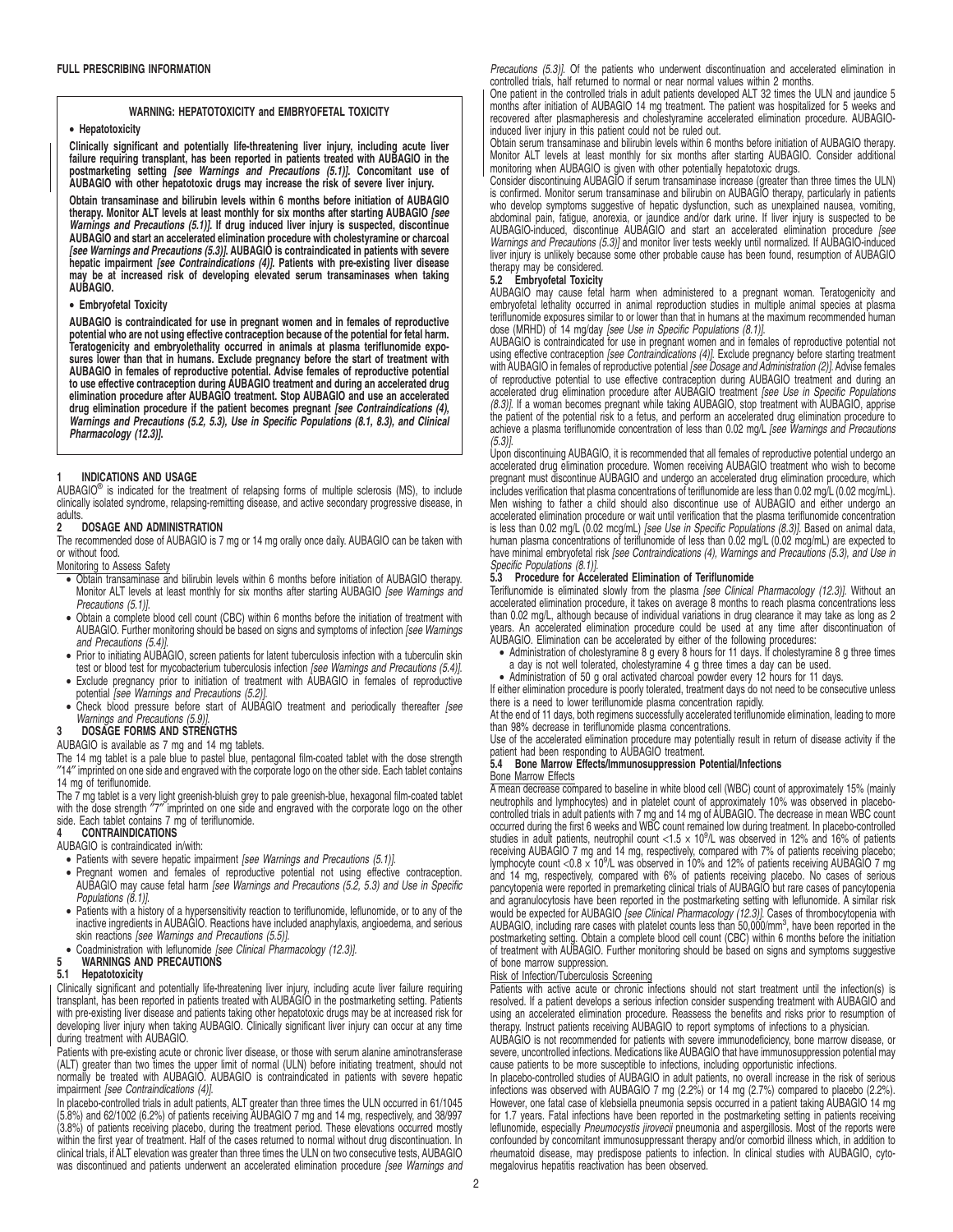In clinical studies with AUBAGIO in adult patients, cases of tuberculosis have been observed. Prior to initiating AUBAGIO, screen patients for latent tuberculosis infection with a tuberculin skin test or with a blood test for mycobacterium tuberculosis infection. AUBAGIO has not been studied in patients with a positive tuberculosis screen, and the safety of AUBAGIO in individuals with latent tuberculosis infection is unknown. For patients testing positive in tuberculosis screening, treat by standard medical practice prior to therapy with AUBAGIO.

### Vaccination

No clinical data are available on the efficacy and safety of live vaccinations in patients taking AUBAGIO. Vaccination with live vaccines is not recommended. The long half-life of AUBAGIO should be considered when contemplating administration of a live vaccine after stopping AUBAGIO.

### **Malignancy**

The risk of malignancy, particularly lymphoproliferative disorders, is increased with the use of some immunosuppressive medications. There is a potential for immunosuppression with AUBAGIO. No apparent increase in the incidence of malignancies and lymphoproliferative disorders was reported in the AUBAGIO clinical trials, but larger and longer-term studies would be needed to determine whether there is an increased risk of malignancy or lymphoproliferative disorders with AUBAGIO.

### **5.5 Hypersensitivity Reactions**

AUBAGIO can cause anaphylaxis and severe allergic reactions *[see Contraindications (4)].* Signs and<br>symptoms have included dyspnea, urticaria, and angioedema including lips, eyes, throat, and tongue. Inform patients of the signs and symptoms of anaphylaxis and angioedema.

### **5.6 Serious Skin Reactions**

Cases of serious skin reactions, sometimes fatal, including Stevens-Johnson syndrome (SJS), toxic epidermal necrolysis (TEN), and drug reaction with eosinophilia and systemic symptoms (DRESS) *[see*<br>*Warnings and Precautions (5.7)]*, have been reported with AUBAGIO. Fatal outcomes were reported in one case of TEN and one case of DRESS.

Inform patients of the signs and symptoms that may signal a serious skin reaction. Instruct patients to discontinue AUBAGIO and seek immediate medical care should these signs and symptoms occur. Unless the reaction is clearly not drug related, discontinue AUBAGIO and begin an accelerated elimination procedure immediately [se*e Warnings and Precautions (5.3)].* In such cases, patients should<br>not be re-exposed to teriflunomide [*see Contraindications (4)]*.

### **5.7 Drug Reaction with Eosinophilia and Systemic Symptoms**

Drug reaction with eosinophilia and systemic symptoms (DRESS), also known as multiorgan hypersensitivity, has occurred with AUBAGIO. One fatal case of DRESS that occurred in close temporal association (34 days) with the initiation of AUBAGIO treatment has been reported in the postmarketing setting. DRESS typically, although not exclusively, presents with fever, rash, lymphadenopathy and/or facial swelling, in association with other organ system involvement, such as hepatitis, nephritis, hematologic abnormalities, myocarditis, or myositis, sometimes resembling an acute viral infection. Eosinophilia is often present. This disorder is variable in its expression, and other organ systems not noted here may be involved. It is important to note that early manifestations of hypersensitivity (e.g., fever, lymphadenopathy) may be present even though rash is not evident. If such signs or symptoms are present, the patient should be evaluated immediately.

Discontinue AUBAGIO, unless an alternative etiology for the signs or symptoms is established, and begin an accelerated elimination procedure immediately [see Warnings and Precautions (5.3)]. In such cases, patients should not be re-exposed to teriflunomide [see Contraindications (4)].

### **5.8 Peripheral Neuropathy**

In placebo-controlled studies in adult patients, peripheral neuropathy, including both polyneuropathy and mononeuropathy (e.g., carpal tunnel syndrome), occurred more frequently in patients taking AUBAGIO than in patients taking placebo. The incidence of peripheral neuropathy confirmed by nerve conduction studies was 1.4% (13 patients) and 1.9% (17 patients) of patients receiving 7 mg and 14 mg of AUBAGIO, respectively, compared with 0.4% receiving placebo (4 patients). Treatment was discontinued in 0.7% (8 patients) with confirmed peripheral neuropathy (3 patients receiving AUBAGIO 7 mg and 5 patients receiving AUBAGIO 14 mg). Five of them recovered following treatment discontinuation. Not all cases of peripheral neuropathy resolved with continued treatment. Peripheral neuropathy also occurred in patients receiving leflunomide.

Age older than 60 years, concomitant neurotoxic medications, and diabetes may increase the risk for peripheral neuropathy. If a patient taking AUBAGIO develops symptoms consistent with peripheral neuropathy, such as bilateral numbness or tingling of hands or feet, consider discontinuing AUBAGIO therapy and performing an accelerated elimination procedure [see Warnings and Precautions (5.3)].

# **5.9 Increased Blood Pressure**

In placebo-controlled studies in adult patients, the mean change from baseline to the end of study in systolic blood pressure was +2.3 mmHg and +2.7 mmHg for AUBAGIO 7 mg and 14 mg, respectively, and -0.6 mmHg for placebo. The change from baseline in diastolic blood pressure was +1.4 mmHg and +1.9 mmHg for AUBAGIO 7 mg and 14 mg, respectively, and -0.3 mmHg for placebo. Hypertension was an adverse reaction in 3.1% and 4.3% of patients treated with 7 mg or 14 mg of AUBAGIO compared with 1.8% for placebo. Check blood pressure before start of AUBAGIO treatment and periodically thereafter. Elevated blood pressure should be appropriately managed during treatment with AUBAGIO.

### **5.10 Respiratory Effects**

Interstitial lung disease, including acute interstitial pneumonitis, has been reported with AUBAGIO in the postmarketing setting.

Interstitial lung disease and worsening of pre-existing interstitial lung disease have been reported during treatment with leflunomide. Interstitial lung disease may be fatal and may occur acutely at any time during therapy with a variable clinical presentation. New onset or worsening pulmonary symptoms, such as cough and dyspnea, with or without associated fever, may be a reason for discontinuation of therapy and for further investigation as appropriate. If discontinuation of the drug is necessary, consider initiation of an accelerated elimination procedure [see Warnings and Precautions (5.3)].

### **5.11 Pancreatitis in Pediatric Patients**

AUBAGIO is not approved for use in pediatric patients. In the pediatric clinical trial, cases of pancreatitis were observed in 1.8% (2/109) of patients receiving AUBAGIO; one of these cases was serious *[see*<br>*Use in Specific Populations (8.4)].* If pancreatitis is suspected, discontinue teriflunomide and start an accelerated elimination procedure [see Warnings and Precautions (5.3)].

# **5.12 Concomitant Use with Immunosuppressive or Immunomodulating Therapies**

Coadministration with antineoplastic or immunosuppressive therapies used for treatment of multiple sclerosis has not been evaluated. Safety studies in which AUBAGIO was concomitantly administered with other immune modulating therapies for up to one year (interferon beta, glatiramer acetate) did not reveal any specific safety concerns. The long term safety of these combinations in the treatment of multiple sclerosis has not been established.

In any situation in which the decision is made to switch from AUBAGIO to another agent with a known potential for hematologic suppression, it would be prudent to monitor for hematologic toxicity, because there will be overlap of systemic exposure to both compounds. Use of an accelerated elimination procedure may decrease this risk, but may also potentially result in return of disease activity if the patient had been responding to AUBAGIO treatment [see Warnings and Precautions (5.3)]. **6 ADVERSE REACTIONS**

## The following serious adverse reactions are described elsewhere in the prescribing information:

- Hepatotoxicity [see Contraindications (4) and Warnings and Precautions (5.1)]
- Bone Marrow Effects/Immunosuppression Potential/Infections [see Warnings and Precautions  $(5.4)$ ]
- Hypersensitivity Reactions [see Contraindications (4) and Warnings and Precautions (5.5)]
- Serious Skin Reactions [see Warnings and Precautions (5.6)]
- Drug Reaction with Eosinophilia and Systemic Symptoms [see Warnings and Precautions (5.7)]
- Peripheral Neuropathy [see Warnings and Precautions (5.8)]
- Increased Blood Pressure [see Warnings and Precautions (5.9)]
- Respiratory Effects [see Warnings and Precautions (5.10)]
- Pancreatitis in Pediatric Patients [see Warnings and Precautions (5.11)]

### **6.1 Clinical Trials Experience**

Because clinical trials are conducted under widely varying conditions, adverse reaction rates observed in the clinical trials of a drug cannot be directly compared to rates in the clinical trials of another drug and may not reflect the rates observed in clinical practice.

A total of 2047 patients receiving AUBAGIO (7 mg or 14 mg once daily) constituted the safety population in the pooled analysis of placebo-controlled studies in patients with relapsing forms of multiple sclerosis; of these, 71% were female. The average age was 37 years.

Table 1 lists adverse reactions in placebo-controlled trials with rates that were at least 2% for AUBAGIO patients and also at least 2% above the rate in placebo patients. The most common were headache, an increase in ALT, diarrhea, alopecia, and nausea. The adverse reaction most commonly associated with discontinuation was an increase in ALT (3.3%, 2.6%, and 2.3% of all patients in the AUBAGIO 7 mg, AUBAGIO 14 mg, and placebo treatment arms, respectively).

### **Table 1: Adverse Reactions in Pooled Placebo-Controlled Studies in Patients with Relapsing Forms of Multiple Sclerosis**

| <b>Adverse Reaction</b>              | AUBAGIO 7 mg<br>(N=1045) | AUBAGIO 14 mg<br>(N=1002) | Placebo<br>(N=997) |
|--------------------------------------|--------------------------|---------------------------|--------------------|
| Headache                             | 18%                      | 16%                       | 15%                |
| Increase in Alanine aminotransferase | 13%                      | 15%                       | 9%                 |
| Diarrhea                             | 13%                      | 14%                       | 8%                 |
| Alopecia                             | 10%                      | 13%                       | 5%                 |
| Nausea                               | 8%                       | 11%                       | 7%                 |
| Paresthesia                          | 8%                       | 9%                        | 7%                 |
| Arthralgia                           | 8%                       | 6%                        | 5%                 |
| Neutropenia                          | 4%                       | 6%                        | 2%                 |
| Hypertension                         | 3%                       | 4%                        | 2%                 |

### Cardiovascular Deaths

Four cardiovascular deaths, including three sudden deaths, and one myocardial infarction in a patient with a history of hyperlipidemia and hypertension were reported among approximately 2600 patients exposed to AUBAGIO in the premarketing database. These cardiovascular deaths occurred during uncontrolled extension studies, one to nine years after initiation of treatment. A relationship between AUBAGIO and cardiovascular death has not been established.

# Acute Renal Failure

In placebo-controlled studies, creatinine values increased more than 100% over baseline in 8/1045<br>(0.8%) patients in the 7 mg AUBAGIO group and 6/1002 (0.6%) patients in the 14 mg AUBAGIO group<br>versus 4/997 (0.4%) patients were accompanied by hyperkalemia. AUBAGIO may cause acute uric acid nephropathy with transient acute renal failure because AUBAGIO increases renal uric acid clearance.

### Hypophosphatemia

In clinical trials, 18% of AUBAGIO-treated patients had hypophosphatemia with serum phosphorus levels of at least 0.6 mmol/L, compared to 7% of placebo-treated patients; 4% of AUBAGIO-treated patients had hypophosphatemia with serum phosphorus levels at least 0.3 mmol/L but less than 0.6 mmol/L, compared to 0.8% of placebo-treated patients. No patient in any treatment group had a serum phosphorus below 0.3 mmol/L.

## **6.2 Postmarketing Experience**

The following adverse reactions have been identified during postapproval use of AUBAGIO. Because these reactions are reported voluntarily from a population of uncertain size, it is not always possible to reliably estimate their frequency or establish a causal relationship to drug exposure.

- Blood and Lymphatic System Disorders: Thrombocytopenia [see Warnings and Precautions (5.4)] • Gastrointestinal Disorders: Pancreatitis, colitis
- 
- Hepatobiliary Disorders: Drug-induced liver injury (DILI) [see Warnings and Precautions (5.1)] • Immune System Disorders: Hypersensitivity reactions, some of which were severe, such as anaphylaxis and angioedema [see Warnings and Precautions (5.5)]
- Respiratory, Thoracic, and Mediastinal Disorders: Interstitial lung disease [see Warnings and Precautions (5.10)]
- Skin and Subcutaneous Tissue Disorders: Severe skin reactions, including toxic epidermal necrolysis and Stevens-Johnson syndrome *[see Warnings and Precautions (5.6)]*; drug reaction<br>with eosinophilia and systemic symptoms (DRESS) *[see Warnings and Precautions (5.7)]*; psoriasis or worsening of psoriasis (including pustular psoriasis and nail psoriasis); nail disorders **7 DRUG INTERACTIONS**

# Effect of AUBAGIO on CYP2C8 Substrates

Teriflunomide is an inhibitor of CYP2C8 in vivo. In patients taking AUBAGIO, exposure of drugs metabolized by CYP2C8 (e.g., paclitaxel, pioglitazone, repaglinide, rosiglitazone) may be increased. Monitor these patients and adjust the dose of the concomitant drug(s) metabolized by CYP2C8 as<br>required *[see Clinical Pharmacology (12.3)]*.

# Effect of AUBAGIO on Warfarin

Coadministration of AUBAGIO with warfarin requires close monitoring of the international normalized ratio (INR) because AUBAGIO may decrease peak INR by approximately 25%.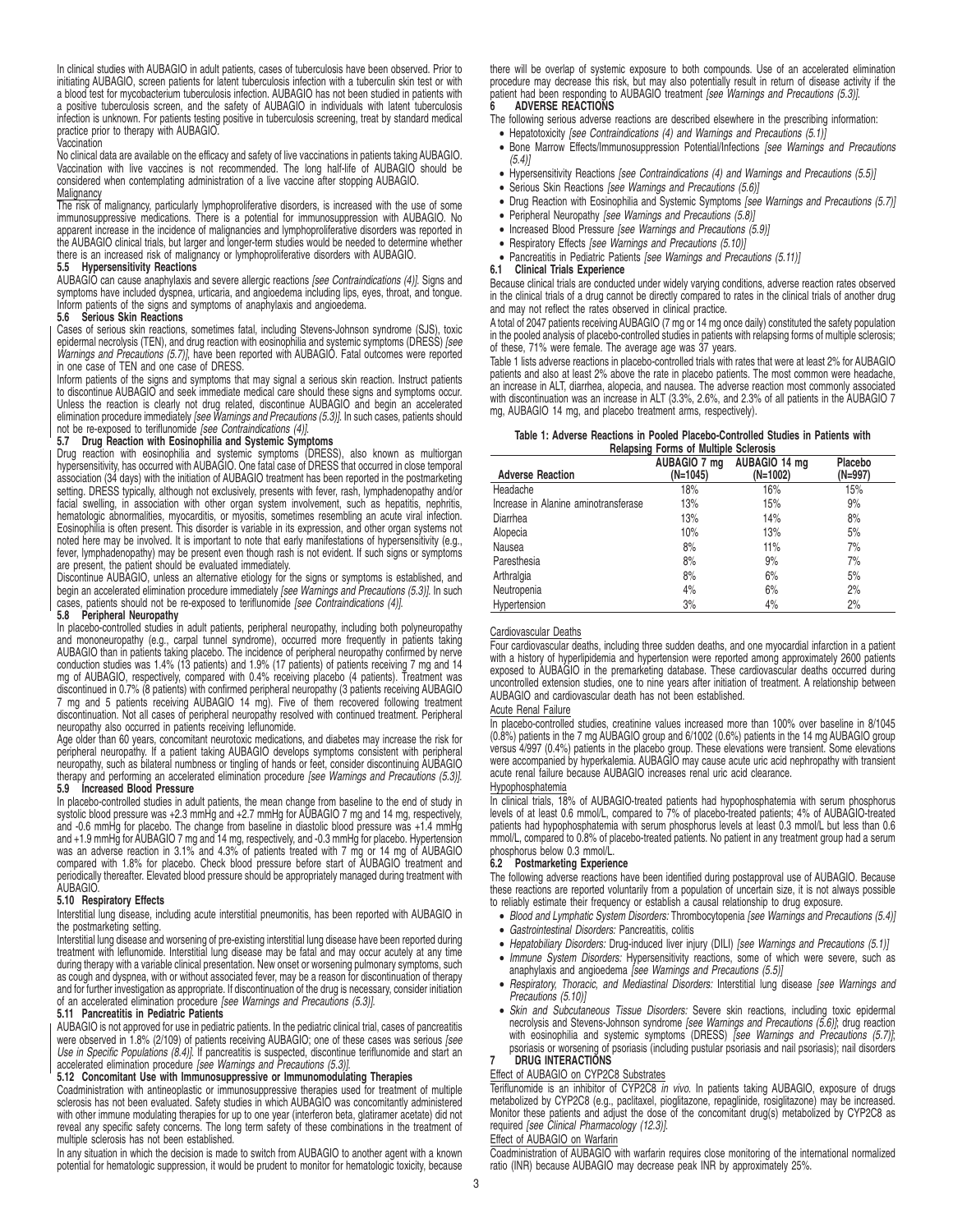### Effect of AUBAGIO on Oral Contraceptives

AUBAGIO may increase the systemic exposures of ethinylestradiol and levonorgestrel. Consideration should be given to the type or dose of contraceptives used in combination with AUBAGIO [see Clinical Pharmacology (12.3)].

### Effect of AUBAGIO on CYP1A2 Substrates

Teriflunomide may be a weak inducer of CYP1A2 in vivo. In patients taking AUBAGIO, exposure of drugs metabolized by CYP1A2 (e.g., alosetron, duloxetine, theophylline, tizanidine) may be reduced. Monitor these patients and adjust the dose of the concomitant drug(s) metabolized by CYP1A2 as required [see Clinical Pharmacology (12.3)].

Effect of AUBAGIO on Organic Anion Transporter 3 (OAT3) Substrates

Teriflunomide inhibits the activity of OAT3 in vivo. In patients taking AUBAGIO, exposure of drugs which are OAT3 substrates (e.g., cefaclor, cimetidine, ciprofloxacin, penicillin G, ketoprofen, furosemide, methotrexate, zidovudine) may be increased. Monitor these patients and adjust the dose of the<br>concomitant drug(s) which are OAT3 substrates as required *[see Clinical Pharmacology (12.3)]*. Effect of AUBAGIO on BCRP and Organic Anion Transporting Polypeptide B1 and B3 (OATP1B1/1B3) **Substrates** 

Teriflunomide inhibits the activity of BCRP and OATP1B1/1B3 *in vivo*. For a patient taking AUBAGIO,<br>the dose of rosuvastatin should not exceed 10 mg once daily. For other substrates of BCRP (e.g.,<br>mitoxantrone) and drugs reductase inhibitors (e.g., atorvastatin, nateglinide, pravastatin, repaglinide, and simvastatin), consider reducing the dose of these drugs and monitor patients closely for signs and symptoms of increased exposures to the drugs while patients are taking AUBAGIO [see Clinical Pharmacology (12.3)].<br>8 USE IN SPECIFIC POPULATIONS

# 8 USE IN SPECIFIC POPULATIONS<br>8.1 Pregnancy

### **8.1 Pregnancy**

### Pregnancy Exposure Registry

There is a pregnancy exposure registry that monitors pregnancy outcomes in women exposed to AUBAGIO during pregnancy. Healthcare providers and patients are encouraged to report pregnancies by calling 1-800-745-4447, option 2.

# Risk Summary

AUBAGIO is contraindicated for use in pregnant women and females of reproductive potential not using<br>effective contraception because of the potential for fetal harm based on animal data [see Contrain-<br>dications (4) and War

In animal reproduction studies in rat and rabbit, oral administration of teriflunomide during organogenesis caused teratogenicity and embryolethality at plasma exposures (AUC) lower than that at the maximum recommended human dose (MRHD) of 14 mg/day [see Data]. Available human data from pregnancy registries, clinical trials, pharmacovigilance cases, and published literature are too limited to draw any conclusions, but they do not clearly indicate increased birth defects or miscarriage associated with inadvertent teriflunomide exposure in the early first trimester when followed by an accelerated elimination procedure [see Clinical Considerations and Data]. There are no human data pertaining to exposures later in the first trimester or beyond.

In the US general population, the estimated background risk of major birth defects and miscarriage in clinically recognized pregnancies is 2%–4% and 15%–20%, respectively. The background risk of major birth defects and miscarriage in the indicated population is unknown.

### Clinical Considerations

### Fetal/Neonatal adverse reactions

Lowering the plasma concentration of teriflunomide by instituting an accelerated drug elimination<br>procedure as soon as pregnancy is detected may decrease the risk to the fetus from AUBAGIO. The<br>accelerated drug elimination Data

# Human data

Available human data are limited. Prospectively reported data (from clinical trials and postmarketing reports) from >150 pregnancies in patients treated with teriflunomide and >300 pregnancies in patients treated with leflunomide have not demonstrated an increased rate of congenital malformations or miscarriage following teriflunomide exposure in the early first trimester when followed by an accelerated elimination procedure. Specific patterns of major congenital malformations in humans have not been observed. Limitations of these data include an inadequate number of reported pregnancies from which to draw conclusions, the short duration of drug exposure in reported pregnancies, which precludes a full evaluation of the fetal risks, incomplete reporting, and the inability to control for confounders (such as underlying maternal disease and use of concomitant medications).

### Animal data

When teriflunomide (oral doses of 1, 3, or 10 mg/kg/day) was administered to pregnant rats throughout the period of organogenesis, high incidences of fetal malformation (primarily craniofacial, and axial and appendicular skeletal defects) and fetal death were observed at doses not associated with maternal toxicity. Adverse effects on fetal development were observed following dosing at various stages throughout organogenesis. Maternal plasma exposure at the no-effect level (1.0 mg/kg/day) for fetal developmental toxicity in rats was less than that in humans at the maximum recommended human dose (MRHD, 14 mg/day).

Administration of teriflunomide (oral doses of 1, 3.5, or 12 mg/kg/day) to pregnant rabbits throughout<br>organogenesis resulted in high incidences of fetal malformation (primarily craniofacial, and axial and<br>appendicular ske Maternal plasma exposure at the no-effect dose (1.0 mg/kg/day) for fetal developmental toxicity in rabbits was less than that in humans at the MRHD.

In studies in which teriflunomide (oral doses of 0.05, 0.1, 0.3, 0.6, or 1.0 mg/kg/day) was administered to rats during gestation and lactation, decreased growth, eye and skin abnormalities, and high incidences of malformation (limb defects) and postnatal death were observed in the offspring at doses not associated with maternal toxicity. Maternal plasma exposure at the no-effect dose for prenatal and postnatal developmental toxicity in rats (0.10 mg/kg/day) was less than that in humans at the MRHD. In animal reproduction studies of leflunomide, embryolethality and teratogenic effects were observed in pregnant rat and rabbit at or below clinically relevant plasma teriflunomide exposures (AUC). In published reproduction studies in pregnant mice, leflunomide was embryolethal and increased the incidence of malformations (craniofacial, axial skeletal, heart and great vessel). Supplementation with exogenous uridine reduced the teratogenic effects in pregnant mice, suggesting that the mode of action (inhibition of mitochondrial enzyme dihydroorotate dehydrogenase) is the same for therapeutic efficacy and developmental toxicity.

At recommended doses in humans, teriflunomide and leflunomide result in a similar range of plasma concentrations of teriflunomide.

# **8.2 Lactation**

### Risk Summary

There are no data on the presence of AUBAGIO in human milk, the effects on the breastfed infant, or the effects on milk production. Teriflunomide was detected in rat milk following a single oral dose. Because of the potential for adverse reactions in a breastfed infant from AUBAGIO, women should not breastfeed during treatment with AUBAGIO.

# **8.3 Females and Males of Reproductive Potential**

### Pregnancy Testing

Exclude pregnancy prior to initiation of treatment with AUBAGIO in females of reproductive potential. Advise females to notify their healthcare provider immediately if pregnancy occurs or is suspected<br>during treatment [see Warnings and Precautions (5.2, 5.3) and Use in Specific Populations (8.1)]. Contraception

# Females

Females of reproductive potential should use effective contraception while taking AUBAGIO. If AUBAGIO is discontinued, use of contraception should be continued until it is verified that plasma concentrations of teriflunomide are less than 0.02 mg/L (0.02 mcg/mL, the level expected to have minimal fetal risk, based on animal data).

Females of reproductive potential who wish to become pregnant should discontinue AUBAGIO and undergo an accelerated elimination procedure. Effective contraception should be used until it is verified that plasma concentrations of teriflunomide are less than 0.02 mg/L (0.02 mcg/mL) [see Warnings and<br>*Precautions (5.2, 5.3) and Use in Specific Populations (8.1)].* Males

AUBAGIO is detected in human semen. Animal studies to specifically evaluate the risk of male mediated fetal toxicity have not been conducted. To minimize any possible risk, men not wishing to father a child and their female partners should use effective contraception. Men wishing to father a child should discontinue use of AUBAGIO and either undergo an accelerated elimination procedure or wait until verification that the plasma teriflunomide concentration is less than 0.02 mg/L (0.02 mcg/mL) [see Warnings and Precautions (5.3)].

### **8.4 Pediatric Use**

Safety and effectiveness in pediatric patients have not been established. Effectiveness of AUBAGIO for the treatment of relapsing form of multiple sclerosis in pediatric patients (10 to 17 years of age) was not established in an adequate and well-controlled clinical study in 166 patients (109 patients received once-daily doses of AUBAGIO and 57 patients received placebo) for up to 96 weeks.

Pancreatitis has been reported in adults in the postmarketing setting, but appears to occur at higher frequency in the pediatric population. In this pediatric study, cases of pancreatitis were reported in 1.8% (2/109) of patients who received AUBAGIO compared to no patients in the placebo group. All patients in the pediatric trial recovered or were recovering after treatment discontinuation and accelerated elimination procedure [see Warnings and Precautions (5.11)].

Additionally, elevated or abnormal blood creatine phosphokinase was reported in 6.4% of pediatric patients who received AUBAGIO compared to no patients in the placebo group.

# Juvenile Animal Toxicity Data

Oral administration of teriflunomide (0, 0.3, 3, or 6 mg/kg/day) to young rats on postnatal days 21 to 70 resulted in suppression of immune function (T-cell dependent antibody response) at the mid and high doses, and adverse effects on male reproductive organs (reduced sperm count) and altered neurobehavioral function (increased locomotor activity) at the high dose. At the no-effect dose (0.3 mg/kg/day) for developmental toxicity in juvenile rats, plasma exposures were less than those in pediatric patients at the doses of AUBAGIO tested in the clinical study.

# **8.5 Geriatric Use**

Clinical studies of AUBAGIO did not include patients over 65 years old.

# **8.6 Hepatic Impairment**

No dosage adjustment is necessary for patients with mild and moderate hepatic impairment. The pharmacokinetics of teriflunomide in severe hepatic impairment has not been evaluated. AUBAGIO is contraindicated in patients with severe hepatic impairment [see Contraindications (4), Warnings and Precautions (5.1), and Clinical Pharmacology (12.3)].

### **8.7 Renal Impairment**

No dosage adjustment is necessary for patients with mild, moderate, and severe renal impairment [see Clinical Pharmacology (12.3)].

### **10 OVERDOSAGE**

There is no experience regarding teriflunomide overdose or intoxication in humans. Teriflunomide 70 mg daily up to 14 days was well tolerated by healthy subjects.

In the event of clinically significant overdose or toxicity, cholestyramine or activated charcoal is recommended to accelerate elimination [see Warnings and Precautions (5.3)].

### **11 DESCRIPTION**

AUBAGIO (teriflunomide) is an oral de novo pyrimidine synthesis inhibitor of the DHO-DH enzyme, with the chemical name (Z)-2-Cyano-3-hydroxy-but-2-enoic acid-(4-trifluoromethylphenyl)-amide. Its molecular weight is 270.21, and the empirical formula is  $C_{12}H_{9}F_{3}N_{2}O_{2}$  with the following chemical structure:



Teriflunomide is a white to almost white powder that is sparingly soluble in acetone, slightly soluble in polyethylene glycol and ethanol, very slightly soluble in isopropanol and practically insoluble in water. Teriflunomide is formulated as film-coated tablets for oral administration. AUBAGIO tablets contain 7 mg or 14 mg of teriflunomide and the following inactive ingredients: lactose monohydrate, corn starch, hydroxypropyl cellulose, microcrystalline cellulose, sodium starch glycolate, and magnesium stearate. The film coating for the 14 mg tablet is made of hypromellose, titanium dioxide, talc, polyethylene glycol and indigo carmine aluminum lake. In addition to these, the 7 mg tablet film coating includes iron oxide

### yellow.<br>12 **12 CLINICAL PHARMACOLOGY**

### **12.1 Mechanism of Action**

Teriflunomide, an immunomodulatory agent with anti-inflammatory properties, inhibits dihydroorotate dehydrogenase, a mitochondrial enzyme involved in de novo pyrimidine synthesis. The exact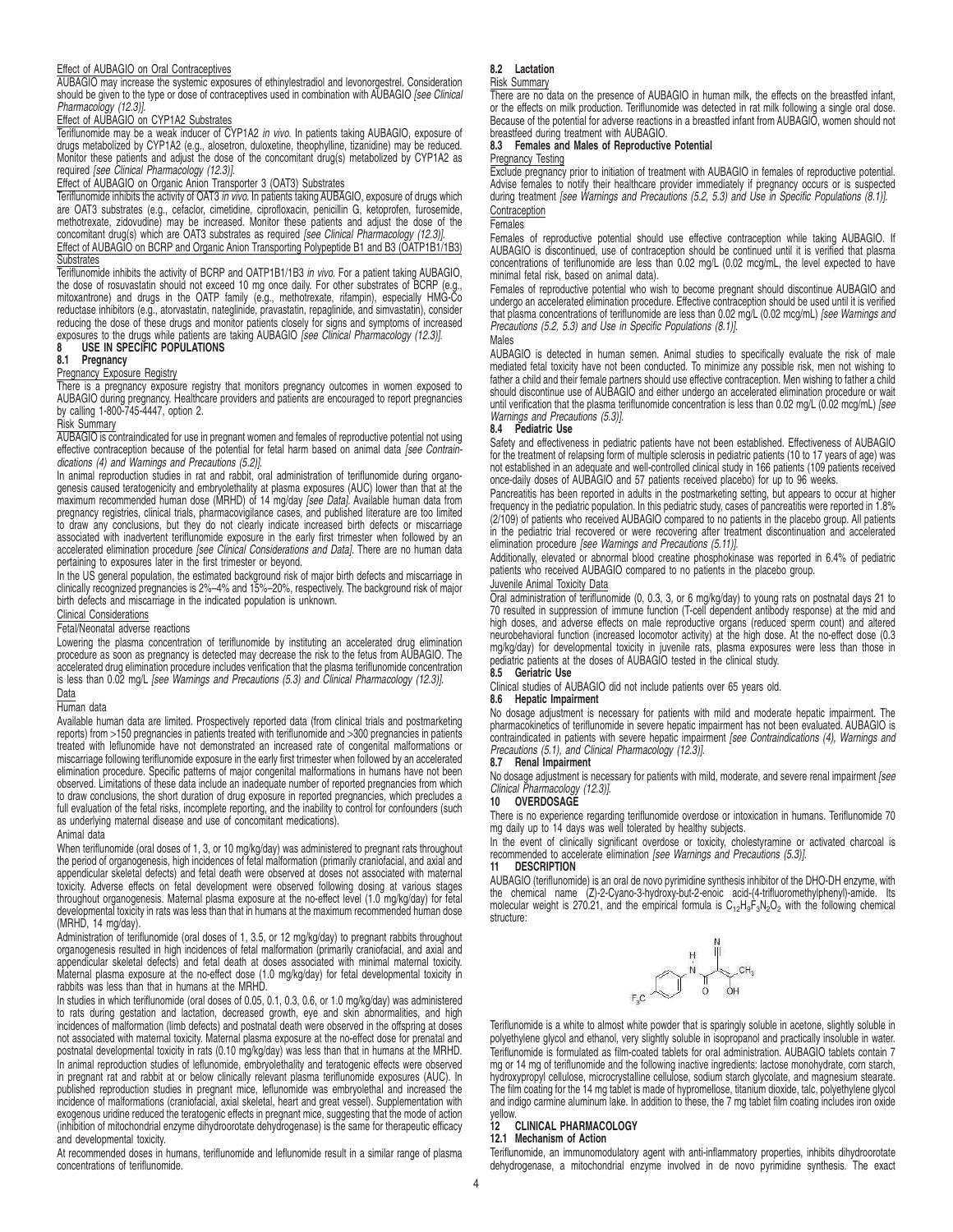mechanism by which teriflunomide exerts its therapeutic effect in multiple sclerosis is unknown but may involve a reduction in the number of activated lymphocytes in CNS.

### **12.2 Pharmacodynamics**

## Potential to Prolong the QT Interval

In a placebo-controlled thorough QT study performed in healthy adult subjects, there was no evidence that teriflunomide caused QT interval prolongation of clinical significance (i.e., the upper bound of the 90% confidence interval for the largest placebo-adjusted, baseline-corrected QTc was below 10 ms). **12.3 Pharmacokinetics**

Teriflunomide is the principal active metabolite of leflunomide and is responsible for leflunomide's activity in vivo. At recommended doses, teriflunomide and leflunomide result in a similar range of plasma concentrations of teriflunomide.

Based on a population analysis of teriflunomide in healthy adult volunteers and adult MS patients, median  $t_{1/2}$  was approximately 18 and 19 days after repeated doses of 7 mg and 14 mg respectively. It takes approximately 3 months respectively to reach steady-state concentrations. The estimated AUC accumulation ratio is approximately 30 after repeated doses of 7 or 14 mg.

### **Absorption**

Median time to reach maximum plasma concentrations is between 1 to 4 hours post dose following oral administration of teriflunomide.

Food does not have a clinically relevant effect on teriflunomide pharmacokinetics.

# Distribution

Teriflunomide is extensively bound to plasma protein (>99%) and is mainly distributed in plasma. The volume of distribution is 11 L after a single intravenous (IV) administration.

### Metabolism

Teriflunomide is the major circulating moiety detected in plasma. The primary biotransformation pathway to minor metabolites of teriflunomide is hydrolysis, with oxidation being a minor pathway. Secondary pathways involve oxidation, N-acetylation and sulfate conjugation.

### **Elimination**

Teriflunomide is eliminated mainly through direct biliary excretion of unchanged drug as well as renal excretion of metabolites. Over 21 days, 60.1% of the administered dose is excreted via feces (37.5%) and urine (22.6%). After an accelerated elimination procedure with cholestyramine, an additional 23.1% was recovered (mostly in feces). After a single IV administration, the total body clearance of teriflunomide is 30.5 mL/h.

### Drug Interaction Studies

Teriflunomide is not metabolized by Cytochrome P450 or flavin monoamine oxidase enzymes.

### The potential effect of AUBAGIO on other drugs

### CYP2C8 substrates

There was an increase in mean repaglinide C<sub>max</sub> and AUC (1.7- and 2.4-fold, respectively) following<br>repeated doses of teriflunomide and a single dose of 0.25 mg repaglinide, suggesting that teriflunomide is an inhibitor of CYP2C8 in vivo. The magnitude of interaction could be higher at the recommended repaglinide dose [see Drug Interactions (7)].

### CYP1A2 substrates

Repeated doses of teriflunomide decreased mean C<sub>max</sub> and AUC of caffeine by 18% and 55%, respectively, suggesting that teriflunomide may be a weak inducer of CYP1A2 in vivo [see Drug Interactions (7)].

### OAT3 substrates

There was an increase in mean cefaclor C<sub>max</sub> and AUC (1.43- and 1.54-fold, respectively), following<br>repeated doses of teriflunomide, suggesting that teriflunomide is an inhibitor of organic anion<br>transporter 3 (OAT3) *in* 

# BCRP and OATP1B1/1B3 substrates

There was an increase in mean rosuvastatin C<sub>max</sub> and AUC (2.65- and 2.51-fold, respectively) following<br>repeated doses of teriflunomide, suggesting that teriflunomide is an inhibitor of BCRP transporter and<br>organic anion t Oral contraceptives

There was an increase in mean ethinylestradiol C<sub>max</sub> and AUC<sub>0-24</sub> (1.58- and 1.54-fold, respectively)<br>and levonorgestrel C<sub>max</sub> and AUC<sub>0-24</sub> (1.33- and 1.41-fold, respectively) following repeated doses of<br>teriflunomide

Teriflunomide did not affect the pharmacokinetics of bupropion (a CYP2B6 substrate), midazolam (a CYP3A4 substrate), S-warfarin (a CYP2C9 substrate), omeprazole (a CYP2C19 substrate), and metoprolol (a CYP2D6 substrate).

### The potential effect of other drugs on AUBAGIO

Potent CYP and transporter inducers: Rifampin did not affect the pharmacokinetics of teriflunomide. Specific Populations

### Hepatic impairment

Mild and moderate hepatic impairment had no impact on the pharmacokinetics of teriflunomide. The pharmacokinetics of teriflunomide in severe hepatic impairment has not been evaluated [see<br>Contraindications (4), Warnings and Precautions (5.1), and Use in Specific Populations (8.6)]. Renal impairment

Severe renal impairment had no impact on the pharmacokinetics of teriflunomide [see Use in Specific Populations (8.7)].

Gender

In a population analysis, the clearance rate for teriflunomide is 23% less in females than in males. Race

Effect of race on the pharmacokinetics of teriflunomide cannot be adequately assessed due to a low number of non-white patients in the clinical trials.

# **13 NONCLINICAL TOXICOLOGY**

**13.1 Carcinogenesis, Mutagenesis, Impairment of Fertility**

### **Carcinogenesis**

No evidence of carcinogenicity was observed in lifetime carcinogenicity bioassays in mouse and rat. In mouse, teriflunomide was administered orally at doses up to 12 mg/kg/day for up to 95-104 weeks; plasma teriflunomide exposures (AUC) at the highest dose tested are approximately 3 times that in humans at the maximum recommended human dose (MRHD, 14 mg/day). In rat, teriflunomide was administered orally at doses up to 4 mg/kg/day for up to 97–104 weeks; plasma teriflunomide AUCs at the highest doses tested are less than that in humans at the MRHD.

### Mutagenesis

Teriflunomide was negative in the in vitro bacterial reverse mutation (Ames) assay, the in vitro HPRT assay, and in in vivo micronucleus and chromosomal aberration assays. Teriflunomide was positive in an in vitro chromosomal aberration assay in human lymphocytes, with and without metabolic activation.

Addition of uridine (to supplement the pyrimidine pool) reduced the magnitude of the clastogenic effect; however, teriflunomide was positive in the *in vitro* chromosomal aberration assay, even in the presence of uridine.

4-Trifluoromethylaniline (4-TFMA), a minor metabolite of teriflunomide, was positive in the in vitro bacterial reverse mutation (Ames) assay, the *in vitro* HPRT assay, and the *in vitro* chromosomal aberration assay in mammalian cells. 4-TFMA was negative in in vivo micronucleus and chromosomal aberration assays.

### Impairment of Fertility

Oral administration of teriflunomide (0, 1, 3, 10 mg/kg/day) to male rats prior to and during mating (to untreated females) resulted in no adverse effects on fertility; however, reduced epididymal sperm count was observed at the mid and high doses tested. The no-effect dose for reproductive toxicity in male rats (1 mg/kg) is less than the MRHD on a mg/m<sup>2</sup> basis.

Oral administration of teriflunomide (0, 0.84, 2.6, 8.6 mg/kg/day) to female rats, prior to and during mating (to untreated males) and continuing to gestation day 6, resulted in embryolethality, reduced fetal body weight, and/or malformations at all doses tested. Due to marked embryolethality at the highest dose tested, no fetuses were available for evaluation. The lowest dose tested is less than the MRHD on a mg/m<sup>2</sup> basis.

### **14 CLINICAL STUDIES**

Four randomized, controlled, double-blind clinical trials established the efficacy of AUBAGIO in patients with relapsing forms of multiple sclerosis.

Study 1 was a double-blind, placebo-controlled clinical trial that evaluated once daily doses of AUBAGIO 7 mg and AUBAGIO 14 mg for up to 26 months in patients with relapsing forms of multiple sclerosis. Patients were required to have a diagnosis of multiple sclerosis exhibiting a relapsing clinical course, with or without progression, and to have experienced at least one relapse over the year preceding the trial or at least two relapses over the two years preceding the trial. Patients were required not to have received interferon-beta for at least four months, or any other multiple sclerosis medication for at least six months before entering the study, nor were these medications permitted during the study. Neurological evaluations were to be performed at screening, every 12 weeks until week 108, and after suspected relapses. MRI was to be performed at screening, and at week 24, 48, 72, and 108. The primary endpoint was the annualized relapse rate (ARR).

In Study 1, 1088 patients were randomized to receive AUBAGIO 7 mg (n=366), AUBAGIO 14 mg (n=359), or placebo (n=363). At entry, patients had an Expanded Disability Status Scale (EDSS) score ≤5.5. Patients had a mean age of 38 years, mean disease duration of 5 years, and mean EDSS at baseline of 2.7. A total of 91% of patients had relapsing remitting multiple sclerosis, and 9% had a progressive form of multiple sclerosis with relapses. The mean duration of treatment was 635, 627, and 631 days for AUBAGIO 7 mg, AUBAGIO 14 mg, and placebo, respectively. The percentage of patients who completed the study treatment period was 75%, 73%, and 71% for AUBAGIO 7 mg, AUBAGIO 14 mg, and placebo, respectively.

There was a statistically significant reduction in ARR for patients who received AUBAGIO 7 mg or AUBAGIO 14 mg, compared to patients who received placebo (see Table 2). There was a consistent reduction of the ARR noted in subgroups defined by sex, age group, prior multiple sclerosis therapy, and baseline disease activity.

There was a statistically significant reduction in the relative risk of disability progression at week 108 sustained for 12 weeks (as measured by at least a 1-point increase from baseline EDSS ≤5.5 or a 0.5 point increase for those with a baseline EDSS >5.5) in the AUBAGIO 14 mg group compared to placebo (see Table 2 and Figure 1).

The effect of AUBAGIO on several magnetic resonance imaging (MRI) variables, including the total lesion volume of T2 and hypointense T1 lesions, was assessed in Study 1. The change in total lesion volume from baseline was significantly lower in the AUBAGIO 7 mg and AUBAGIO 14 mg groups than in the placebo group. Patients in both AUBAGIO groups had significantly fewer gadolinium-enhancing lesions per T1-weighted scan than those in the placebo group (see Table 2).

**Table 2: Clinical and MRI Results of Study 1**

|                                                                                        | AUBAGIO 7 mg<br>$N = 365$ | <b>AUBAGIO 14</b><br>mg<br>$N = 358$ | Placebo<br>$N = 363$ |  |  |
|----------------------------------------------------------------------------------------|---------------------------|--------------------------------------|----------------------|--|--|
| <b>Clinical Endpoints</b>                                                              |                           |                                      |                      |  |  |
| Annualized relapse rate                                                                | 0.370<br>$(p=0.0002)$     | 0.369<br>$(p=0.0005)$                | 0.539                |  |  |
| Relative risk reduction                                                                | 31%                       | 31%                                  |                      |  |  |
| Percent of patients remaining<br>relapse-free at week 108                              | 53.7%                     | 56.5%                                | 45.6%                |  |  |
| Percent disability progression at<br>week 108                                          | 21.7%<br>$(p=0.084)$      | 20.2%<br>$(p=0.028)$                 | 27.3%                |  |  |
| Hazard ratio                                                                           | 0.76                      | 0.70                                 |                      |  |  |
| <b>MRI Endpoints</b>                                                                   |                           |                                      |                      |  |  |
| Median change from baseline in<br>Total lesion volume <sup>*</sup> (mL) at week<br>108 | 0.755<br>$(p=0.0317)^+$   | 0.345<br>$(p=0.0003)^{+}$            | 1.127                |  |  |
| Mean number of Gd-enhancing<br>T1-lesions per scan                                     | 0.570<br>(p<0.0001)       | 0.261<br>(p<0.0001)                  | 1.331                |  |  |

\*Total lesion volume: sum of T2 and hypointense T1 lesion volume in mL †p-values based on cubic root transformed data for total lesion volume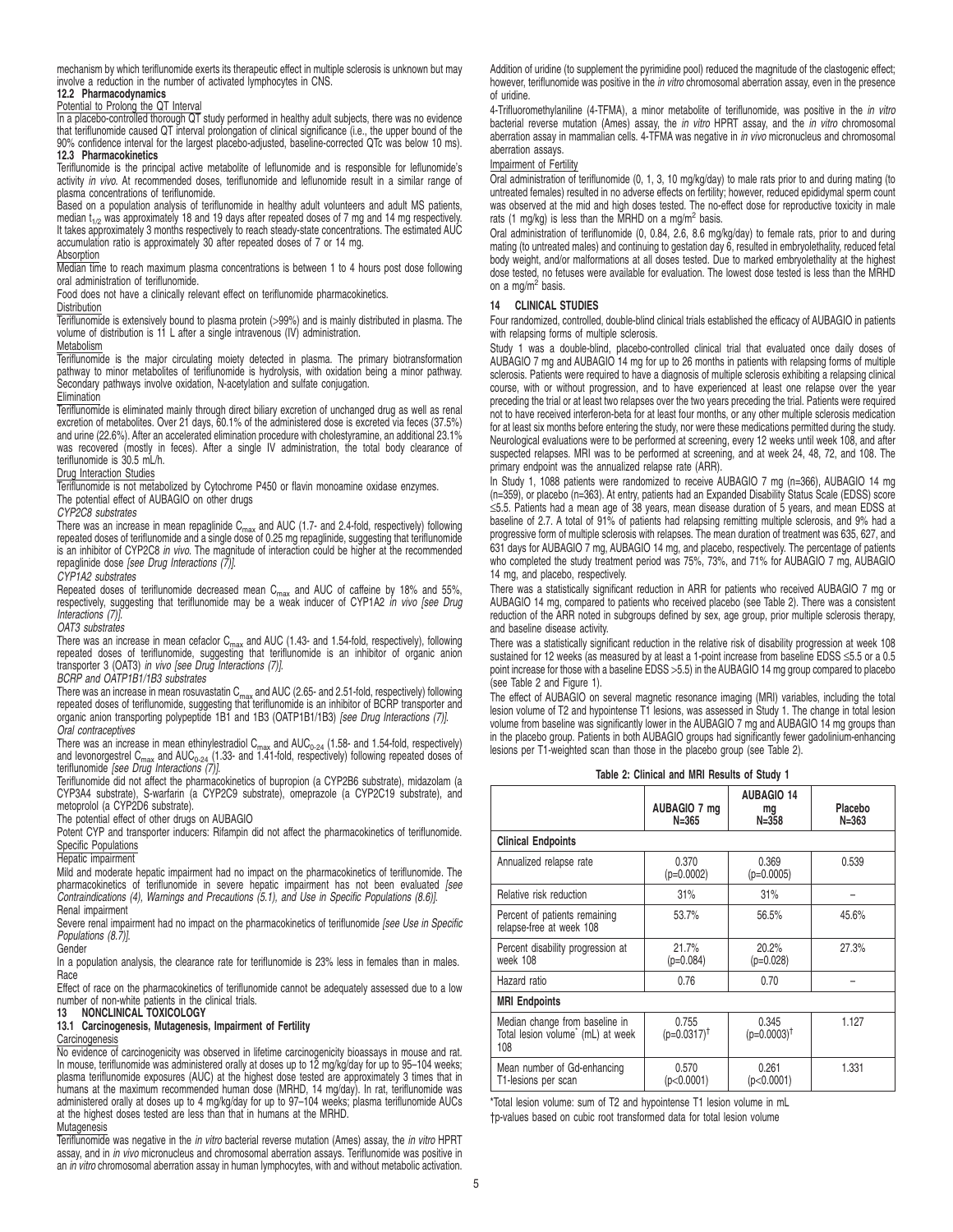**Figure 1: Kaplan-Meier Plot of Time to Disability Progression Sustained for 12 Weeks (Study 1)**



Study 2 was a double-blind, placebo-controlled clinical trial that evaluated once daily doses of AUBAGIO 7 mg and AUBAGIO 14 mg for up to 40 months in patients with relapsing forms of multiple sclerosis. Patients were required to have a diagnosis of multiple sclerosis exhibiting a relapsing clinical<br>course and to have experienced at least one relapse over the year preceding the trial, or at least two<br>relapses ov sclerosis medication for at least three months before entering the trial, nor were these medications permitted during the trial. Neurological evaluations were to be performed at screening, every 12 weeks

until completion, and after every suspected relapse. The primary end point was the ARR.<br>A total of 1165 patients received AUBAGIO 7 mg (n=407), AUBAGIO 14 mg (n=700), or placebo<br>(n=388). Patients had a mean age of 38 years and 571 days for AUBAGIO 7 mg, AUBAGIO 14 mg, and placebo, respectively. The percentage of patients who completed the study treatment period was 67%, 66%, and 68% for AUBAGIO 7 mg, AUBAGIO 14 mg, and placebo, respectively.

There was a statistically significant reduction in the ARR for patients who received AUBAGIO 7 mg or AUBAGIO 14 mg compared to patients who received placebo (see Table 3). There was a consistent reduction of the ARR noted in subgroups defined by sex, age group, prior multiple sclerosis therapy, and baseline disease activity.

There was a statistically significant reduction in the relative risk of disability progression at week 108 sustained for 12 weeks (as measured by at least a 1-point increase from baseline EDSS ≤5.5 or a 0.5 point increase for those with a baseline EDSS >5.5) in the AUBAGIO 14 mg group compared to placebo (see Table 3 and Figure 2).

**Table 3: Clinical Results of Study 2**

|                                                            | <b>AUBAGIO 7</b><br>mg<br>$N = 407$ | <b>AUBAGIO 14</b><br>mq<br>$N = 370$ | Placebo<br>$N = 388$ |  |
|------------------------------------------------------------|-------------------------------------|--------------------------------------|----------------------|--|
| <b>Clinical Endpoints</b>                                  |                                     |                                      |                      |  |
| Annualized relapse rate                                    | 0.389<br>$(p=0.0183)$               | 0.319<br>$(p=0.0001)$                | 0.501                |  |
| Relative risk reduction                                    | 22%                                 | 36%                                  |                      |  |
| Percent of patients remaining relapse-<br>free at week 108 | 58.2%                               | 57.1%                                | 46.8%                |  |
| Percent disability progression at week<br>108              | 21.1%<br>(p=0.762)                  | 15.8%<br>(p=0.044)                   | 19.7%                |  |
| Hazard ratio                                               | 0.96                                | 0.69                                 |                      |  |

### **Figure 2: Kaplan-Meier Plot of Time to Disability Progression Sustained for 12 Weeks (Study 2)**



Study 3 was a double-blind, placebo-controlled clinical trial that evaluated once daily doses of AUBAGIO 7 mg and AUBAGIO 14 mg for up to 108 weeks in patients with relapsing multiple sclerosis. Patients were required to have had a first clinical event consistent with acute demyelination occurring within 90 days of randomization with 2 or more T2 lesions at least 3 mm in diameter that were characteristic of multiple sclerosis. A total of 614 patients received AUBAGIO 7 mg (n=203), AUBAGIO 14 mg (n=214), or placebo (n=197). Patients had a mean age of 32 years, EDSS at baseline of 1.7, and mean disease duration of two months. The proportion of patients free of relapse was greater in the AUBAGIO 7 mg (70.5%,  $p<0.05$ ) and AUBAGIO 14 mg (72.2%,  $p<0.05$ ) groups than in the placebo group (61.7%).

The effect of AUBAGIO on MRI activity was also demonstrated in Study 4, a randomized, double-blind, placebo-controlled clinical trial of multiple sclerosis patients with relapse. In Study 4, MRI was to be performed at baseline, 6 weeks, 12 weeks, 18 weeks, 24 weeks, 30 weeks, and 36 weeks after treatment initiation. A total of 179 patients were randomized to AUBAGIO 7 mg (n=61), AUBAGIO 14 mg (n=57), or placebo (n=61). Baseline demographics were consistent across treatment groups. The primary endpoint was the average number of unique active lesions/MRI scan during treatment. The<br>mean number of unique active lesions per brain MRI scan during the 36-week treatment period was<br>lower in patients treated with placebo (2.69), the difference being statistically significant for both (p=0.0234 and p=0.0052, respectively).<br>16

### **16 HOW SUPPLIED/STORAGE AND HANDLING**

AUBAGIO is available as 7 mg and 14 mg tablets.

The 14 mg tablet is pale blue to pastel blue, pentagonal film-coated tablet with dose strength ″14″ imprinted on one side and engraved with corporate logo on the other side. Each tablet contains 14 mg of teriflunomide.

The 7 mg tablet is very light greenish-bluish grey to pale greenish-blue, hexagonal film-coated tablet with dose strength ″7″ imprinted on one side and engraved with corporate logo on the other side. Each tablet contains 7 mg of teriflunomide.

AUBAGIO 14 mg tablets are supplied as:

| NDC 58468-0210-2 | Carton of 28 tablets containing 1 wallet composed of 2 folded blister<br>cards of 14 tablets per blister card |
|------------------|---------------------------------------------------------------------------------------------------------------|
| NDC 58468-0210-4 | Carton containing a bottle of 30 tablets                                                                      |
| NDC 58468-0210-1 | Carton of 5 tablets with one blister card with five tablets                                                   |

AUBAGIO 7 mg tablets are supplied as:

| NDC 58468-0211-1<br>Carton of 28 tablets containing 1 wallet composed of 2 folded blister<br>cards of 14 tablets per blister card |  |
|-----------------------------------------------------------------------------------------------------------------------------------|--|
| NDC 58468-0211-4<br>Carton containing a bottle of 30 tablets                                                                      |  |
| NDC 58468-0211-2<br>Carton of 5 tablets with one blister card with five tablets                                                   |  |

Store at 68°F to 77°F (20°C to 25°C) with excursions permitted between 59°F and 86°F (15°C and  $30^{\circ}$ C).<br>17

# **17 PATIENT COUNSELING INFORMATION**

Advise the patient to read the FDA-approved patient labeling (Medication Guide).

A Medication Guide is required for distribution with AUBAGIO.

### Hepatotoxicity

Inform patients that AUBAGIO may cause liver injury, which can be life-threatening, and that their liver enzymes will be checked before starting AUBAGIO and at least monthly for 6 months after starting AUBAGIO [see Dosage and Administration (2) and Warnings and Precautions (5.1)]. Advise patients that they should contact their physician if they have any unexplained nausea, vomiting, abdominal pain, fatigue, anorexia, or jaundice and/or dark urine.

Embryofetal Toxicity

- Advise females of reproductive potential
	- $\circ$  of the potential for fetal harm if AUBAGIO is taken during pregnancy
	- $\circ$  to notify their healthcare provider immediately if a pregnancy occurs or is suspected
	- $\circ$  to use effective contraception during treatment with AUBAGIO and until the teriflunomide plasma concentration is verified to be less than 0.02 mg/L [see Warnings and Precautions (5.2, 5.3), Use in Specific Populations (8.1, 8.3), Clinical Pharmacology (12.3)].
- Instruct men taking AUBAGIO and not wishing to father a child to use effective contraception to minimize any possible risk to the fetus; their female partners should also use effective contraception.
- Advise men wishing to father a child to discontinue use of AUBAGIO and undergo an accelerated elimination procedure.

### Pregnancy Exposure Registry

There is a pregnancy exposure registry that monitors pregnancy outcomes in women exposed to<br>AUBAGIO during pregnancy *[see Use in Specific Populations (8.1)]*.

# Availability of an Accelerated Elimination Procedure

Advise patients that AUBAGIO may stay in the blood for up to 2 years after the last dose and that an<br>accelerated elimination procedure may be used if needed *[see Warnings and Precautions (5.3)].* Risk of Infections

Inform patients that they may develop a lowering of their white blood cell counts and that their blood counts will be checked before starting AUBAGIO.

Inform patients that they may be more likely to get infections when taking AUBAGIO and that they<br>should contact their physician if they develop symptoms of infection, particularly in case of fever [see Warnings and Precautions (5.4)].

Advise patients that the use of some vaccines should be avoided during treatment with AUBAGIO and for at least 6 months after discontinuation.

### **Hypersensitivity Reactions**

Advise patients to discontinue AUBAGIO and seek immediate medical attention if any signs or symptoms of a hypersensitivity reaction occur [see Contraindications (4) and Warnings and Precautions  $(5.5)$ ]. Signs and symptoms can include dyspnea, urticaria, angioedema involving the lips, eyes, throat, or tongue, or skin rash.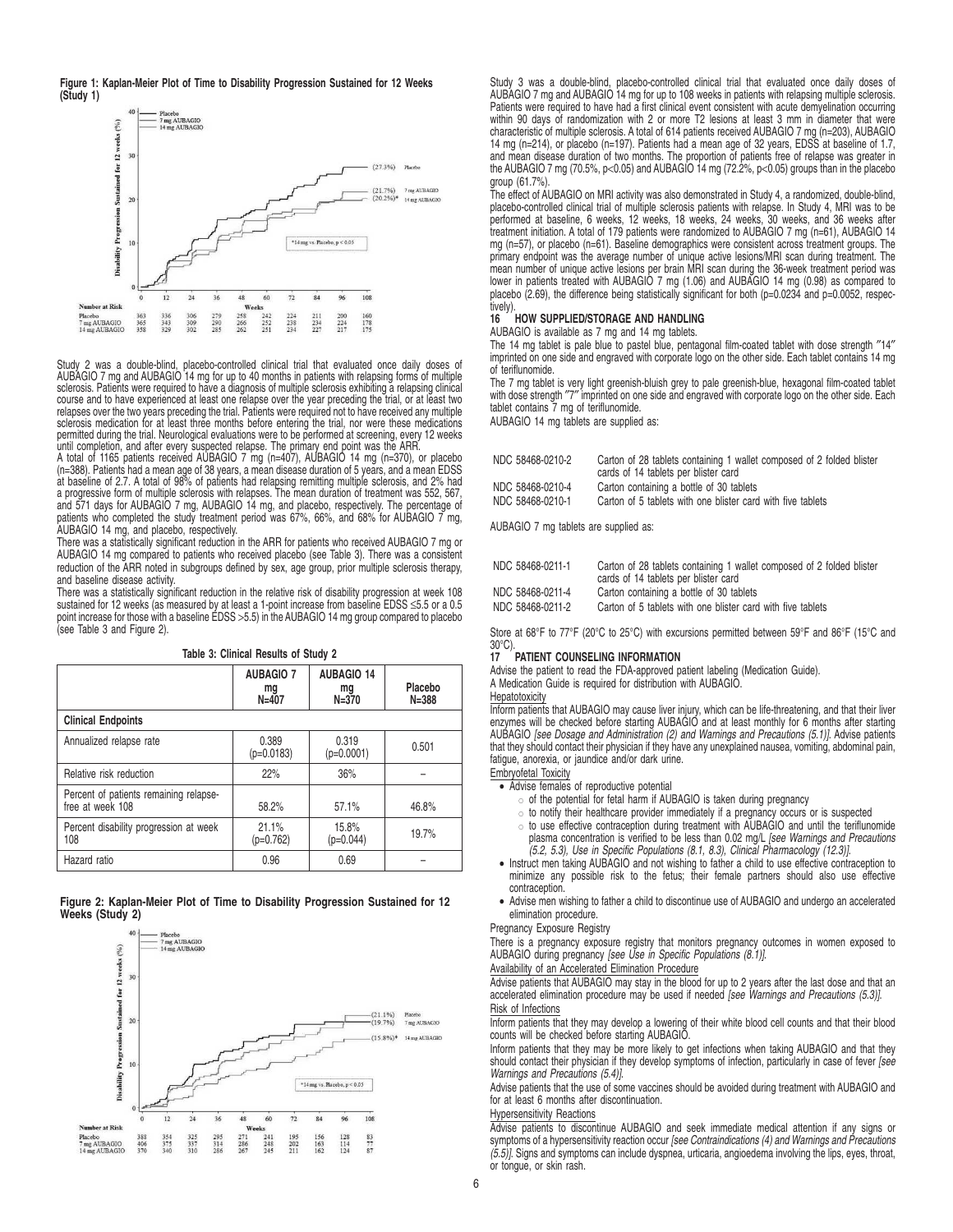### Serious Skin Reactions

Advise patients to discontinue AUBAGIO and seek immediate medical attention if any signs of a serious skin reaction, such as SJS or TEN, occur [see Warnings and Precautions (5.6)]. Signs and symptoms can include rash, mouth sores, blisters, or peeling skin.

# DRESS/Multi-organ Hypersensitivity

Instruct patients and caregivers that a fever or rash associated with signs of other organ system involvement (e.g., lymphadenopathy, hepatic dysfunction) may be drug-related and should be reported to their healthcare provider immediately. AUBAGIO should be discontinued immediately if a serious hypersensitivity reaction is suspected [see Warnings and Precautions (5.7)].

# Peripheral Neuropathy

Inform patients that they may develop peripheral neuropathy. Advise patients that they should contact their physician if they develop symptoms of peripheral neuropathy, such as numbness or tingling of hands or feet [see Warnings and Precautions (5.8)].

# Increased Blood Pressure

Inform patients that AUBAGIO may increase blood pressure [see Warnings and Precautions (5.9)]. Lactation

Advise females not to breastfeed during treatment with AUBAGIO [see Use in Specific Populations  $(8.2)$ ].

Manufactured for: Genzyme Corporation Cambridge, MA 02142 A SANOFI COMPANY

# **Medication Guide AUBAGIO® (oh-BAH-gee-oh) (teriflunomide) tablets, for oral use**

Read this Medication Guide before you start using AUBAGIO and each time you get a refill. There may be new information. This information does not take the place of talking with your doctor about your medical condition or your treatment.

# **What is the most important information I should know about AUBAGIO?**

# **AUBAGIO may cause serious side effects, including:**

- **Liver problems:** AUBAGIO may cause serious liver problems, including liver failure that can be life-threatening and may require a liver transplant. Your risk of developing serious liver problems may be higher if you already have liver problems or take other medicines that also affect your liver. Your doctor should do blood tests to check your liver:
	- $\circ$  within 6 months before you start taking AUBAGIO
	- $\circ$  1 time a month for 6 months after you start taking AUBAGIO

Call your doctor right away if you have any of the following symptoms of liver problems:

- $\circ$  nausea
- $\circ$  vomiting
- $\circ$  stomach pain
- $\circ$  loss of appetite
- o tiredness
- $\circ$  your skin or the whites of your eyes turn yellow  $\circ$  dark urine
- **Harm to your unborn baby:** AUBAGIO may cause harm to your unborn baby. Do not take AUBAGIO if you are pregnant. Do not take AUBAGIO unless you are using effective birth control.
	- $\circ$  If you are a female, you should have a pregnancy test before you start taking AUBAGIO. Use effective birth control during your treatment with AUBAGIO.
	- $\circ$  After stopping AUBAGIO, continue using effective birth control until you have blood tests to make sure your blood levels of AUBAGIO are low enough. If you become pregnant while taking AUBAGIO or within 2 years after you stop taking it, tell your doctor right away.
	- " **AUBAGIO Pregnancy Registry.** If you become pregnant while taking AUBAGIO or during the 2 years after you stop taking AUBAGIO, talk to your doctor about enrolling in the AUBAGIO Pregnancy Registry at 1-800-745-4447, option 2. The purpose of this registry is to collect information about your health and your baby's health.

# $\circ$  For men taking AUBAGIO:

- If your female partner plans to become pregnant, you should stop taking AUBAGIO and ask your doctor how to quickly lower the levels of AUBAGIO in your blood.
- If your female partner does not plan to become pregnant, you and your female partner should use effective birth control during your treatment with AUBAGIO. AUBAGIO remains in your blood after you stop taking it, so continue using effective birth control until AUBAGIO blood levels have been checked and they are low enough.

# **AUBAGIO may stay in your blood for up to 2 years after you stop taking it. Your doctor can prescribe a medicine to help lower your blood levels of AUBAGIO more quickly. Talk to your doctor if you want more information about this.**

# **What is AUBAGIO?**

- AUBAGIO is a prescription medicine used to treat relapsing forms of multiple sclerosis (MS), to include clinically isolated syndrome, relapsing-remitting disease, and active secondary progressive disease, in adults.
- It is not known if AUBAGIO is safe and effective in children.

# **Who should not take AUBAGIO? Do not take AUBAGIO if you:**

- have severe liver problems.
- are pregnant or are of childbearing age and not using effective birth control.
- have had an allergic reaction to leflunomide, teriflunomide, or any other ingredients in AUBAGIO. Please see the end of this Medication Guide for a complete list of ingredients in AUBAGIO.
- take a medicine called leflunomide.

# **What should I tell my doctor before taking AUBAGIO? Before you take AUBAGIO, tell your doctor about all of your medical conditions, including if you:**

- have liver or kidney problems.
- have a fever or infection, or you are unable to fight infections.
- have numbness or tingling in your hands or feet that is different from your MS symptoms.
- have diabetes.
- have had serious skin problems when taking other medicines.
- have breathing problems.
- have high blood pressure.
- are breastfeeding or plan to breastfeed. It is not known if AUBAGIO passes into your breast milk. You and your doctor should decide if you will take AUBAGIO or breastfeed. You should not do both.

**Tell your doctor about all the medicines you take**, including prescription and over-the-counter medicines, vitamins, and herbal supplements. Using AUBAGIO and other medicines may affect each other causing serious side effects. AUBAGIO may affect the way other medicines work, and other medicines may affect how AUBAGIO works.

Especially tell your doctor if you take medicines that could raise your chance of getting infections, including medicines used to treat cancer or to control your immune system.

Ask your doctor or pharmacist for a list of these medicines if you are not sure.

Know the medicines you take. Keep a list of them to show your doctor or pharmacist when you get a new medicine.

# **How should I take AUBAGIO?**

- Take AUBAGIO exactly as your doctor tells you to take it.
- Take AUBAGIO 1 time each day.
- Take AUBAGIO with or without food.